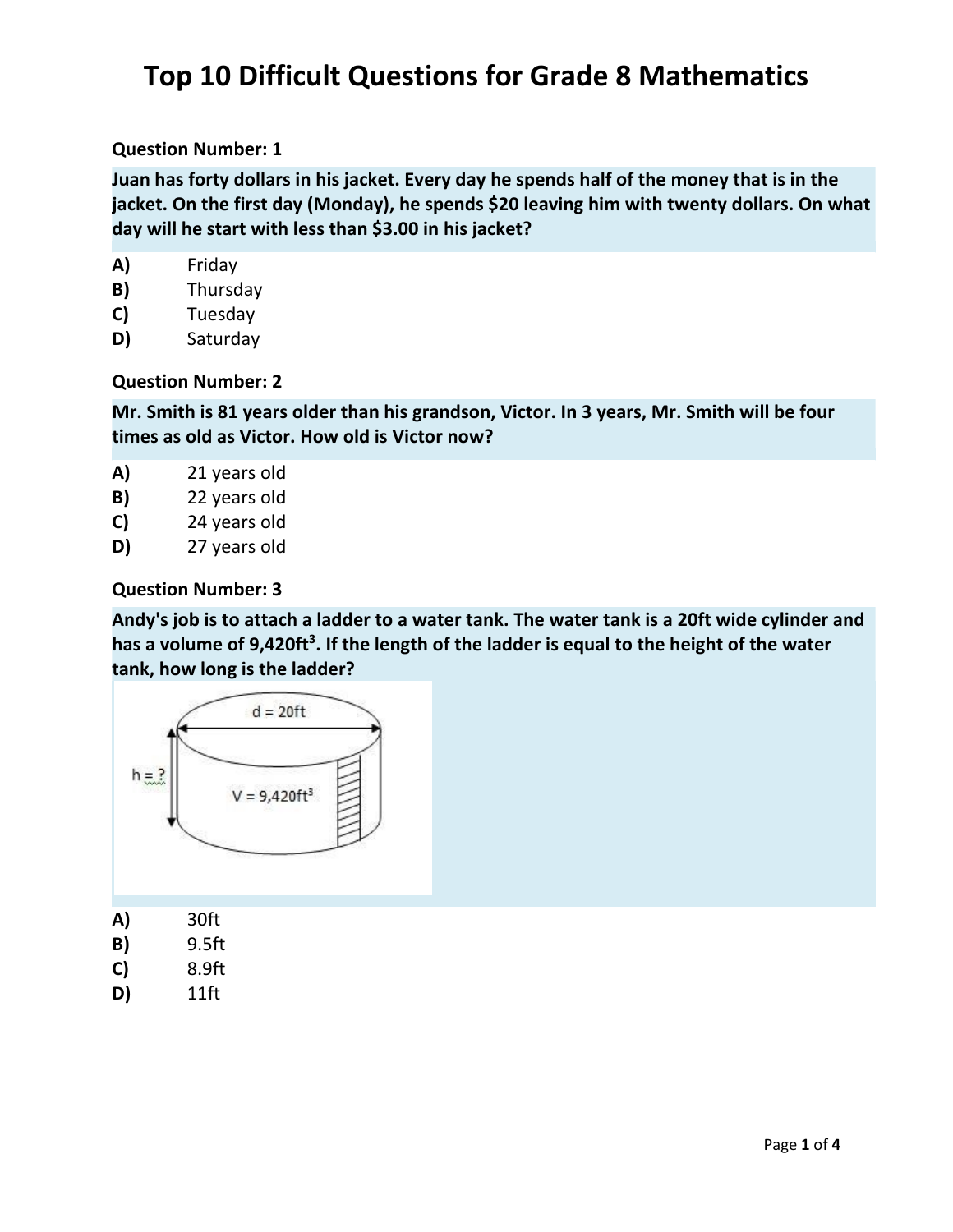## **Question Number: 4**

### **Which of the four functions has the largest rate of change?**

| <b>Function 1:</b> |                          | х |    | <b>Function 3:</b> | x          |   |  |  |
|--------------------|--------------------------|---|----|--------------------|------------|---|--|--|
|                    |                          |   | 4  |                    | 0          | 3 |  |  |
|                    |                          |   |    |                    |            |   |  |  |
|                    |                          |   | 12 |                    |            |   |  |  |
|                    | Function 2: $y = 2x + 3$ |   |    | <b>Function 4:</b> | $y = 3.5x$ |   |  |  |
| A)<br>B)           | Function 1<br>Function 2 |   |    |                    |            |   |  |  |

- **C)** Function 3
- **D)** Function 4

#### **Question Number: 5**

**Suppose three days ago was Tuesday. What day of the week will it be 90 days from today?**

- **A)** Monday
- **B)** Thursday
- **C)** Friday
- **D)** Saturday

# **Question Number: 6**

**Al fills an ice cream cone to the top edge. The diameter of the ice cream cone is 2 inches and its height is 6 inches. Don fills a bowl (V = 5 cubic inches) with ice cream. Al has how much more ice cream than Don?**

- **A)**  $1.2in^3$
- **B)**  $1.28in^3$
- **C)**  $1.1in^3$
- **D)**  $1in^3$

#### **Question Number: 7**

**Kelsey got a 74% on her Social Studies test. The test had 50 questions. How many questions did she NOT answer correctly?**

- **A)** 12
- **B)** 50
- **C)** 13
- **D)** 37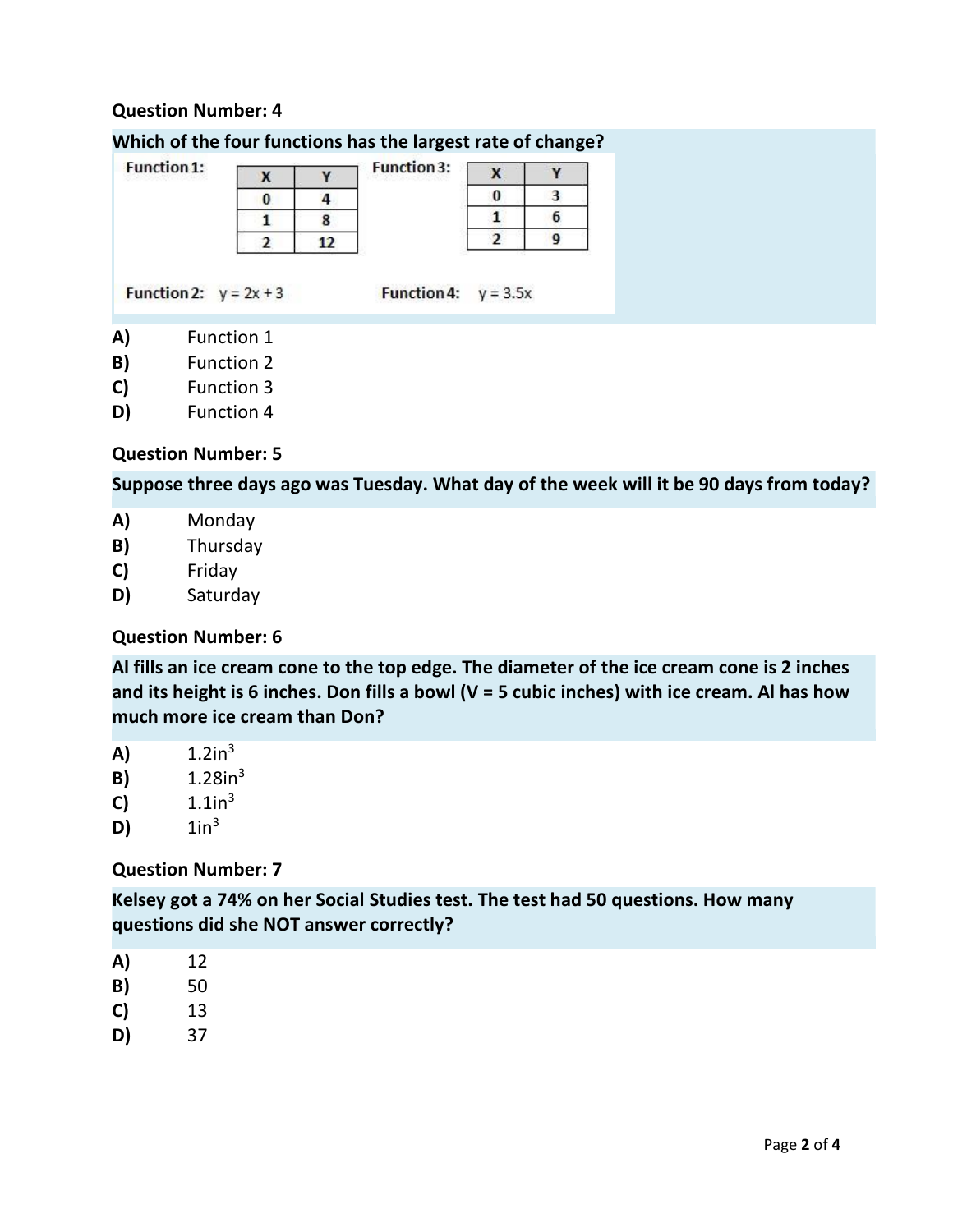## **Question Number: 8**

**What is the volume of a cone with the height of 6 inches and the diameter of 4 inches?**

- **B)** 25.12in<sup>3</sup>
- **C)** 26in<sup>3</sup>
- **D)** 25in<sup>3</sup>

# **Question Number: 9**



**unchanged?**

- **A)** 1999-2001
- **B)** 2000-2002
- **C)** 2001-2003
- **D)** None of the above